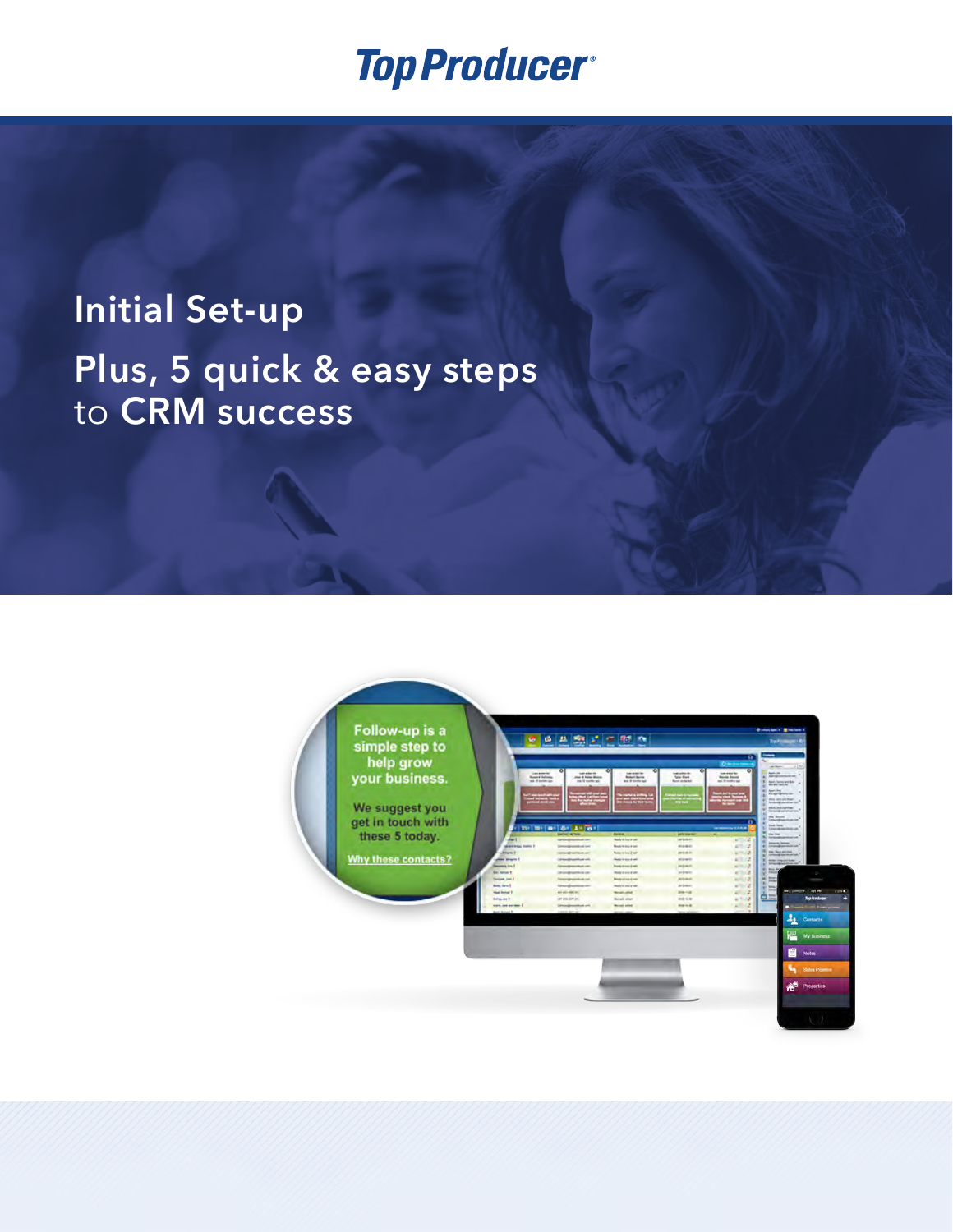### **Initial set up** after activation

#### **1. Initial login**

Once you've received an email from Top Producer® with your *username* and *initial password*, go to **<www.topproducer8i.com>** and log in. This first login requires you to accept the subscriber agreement and then click *next.*

After the *user information* window opens, enter your *time zone, date of birth* and *zip code.* You must also enter a *security question* and *answer.* If you lose your *password,* or want to reset it, you'll need to provide this information.

Top Producer® will then load your info and the *Top Producer® setup window* will appear.

#### **2. Top Producer® setup – 5 easy steps**

**Step 1: Add your personal/business information** – Enter a complete profile detailing yourself and your company in the provided fields. This information can be automated to appear in selected marketing materials you create.

Photos: After adding your agent information, upload a personal photo and logo to complete your brand identity.

**Step 2: Assign MLS access** – If you've secured a Top Connector license in the "Assign MLS access to this user" section, click the dropdown menu and make your selections. Select the MLSs you wish your Top Producer® account to have access to, and also select the MLS data you will be able to leverage with a click.

**Step 3: Assistant info** – Ability to add *assistants* with the purchase of additional licenses.

**Step 4: Sync/data import** – Top Producer® lets you easily sync your contacts and calendar with Google<sup> $M$ </sup> or Outlook®.

**Step 5: Save your info** – After you've entered all of your information and optimized your profile options, simply click *done.*



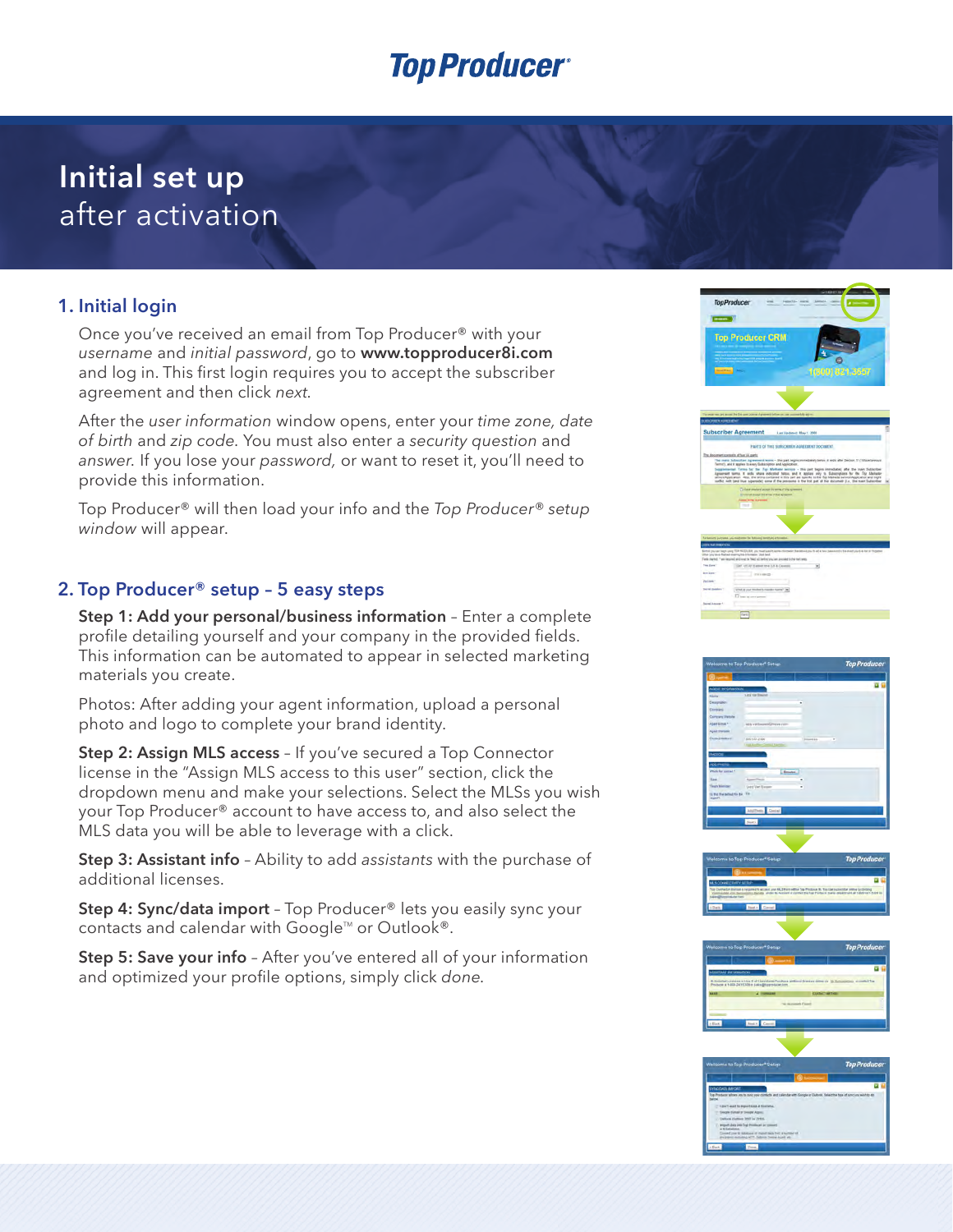### **5 quick & easy steps** to CRM success

#### **1. Mobile set up**

Once your system is activated on your laptop, login to **<m.tpcrm.com>** on your touchscreen mobile device and add "home screen" as a shortcut.

Use your Top Producer login on your mobile device to get real time access to your Top Producer® system while on the go.

- *Tip:* Set up *TEXT ALERTS* to be notified immediately when new leads arrive.
- *Tip:* Set up *INSTANT LEAD ALERTS* on your smartphone. We text the lead directly to you when they come in. Click the alert and you're already dialing. Visit **[www.topproducer.com/campus/](http://www.topproducer.com/campus/top-producer/setup/settings/setup-lead-alerts/) [top-producer/setup/settings/setup-lead-alerts/](http://www.topproducer.com/campus/top-producer/setup/settings/setup-lead-alerts/)** to get this going.

Or give us a **800.830.8300** call and we will be more than happy to help.



Mobile puts your business in the palm of your hand. You'reable torespond and record new leads with a few clicks, take notes on the fly, and set-up follow-up calls, to-dos and appointments wherever you go. Plus – gain instant access to your full client and prospect database.

#### **2. Contacts**

**Keep an updated inventory of all of your contacts and where they are:** Where are they? Outlook, Google™, Yahoo!®, AOL, an old agent desktop program list, ACT? How about the address book on your smartphone? Your social media contacts like LinkedIn®? Sync your Outlook® or Google™ contacts automatically. Export all your contacts from all other locations into an Excel or CSV file and they can easily be imported into your Top Producer® database either via the Top Producer® Import Tool or send a list to our *Technical Support Data Conversion Team* for uploading.

*Tip:* Establish your contact types such as "buyer" or "seller" or even "college friend" and you will be able to send out targeted emails, letters, and marketing to very specific groups.

*Tip:* Utilize our *NEW* sales pipeline status categories to keep track of where your contacts are in the buying or selling process.